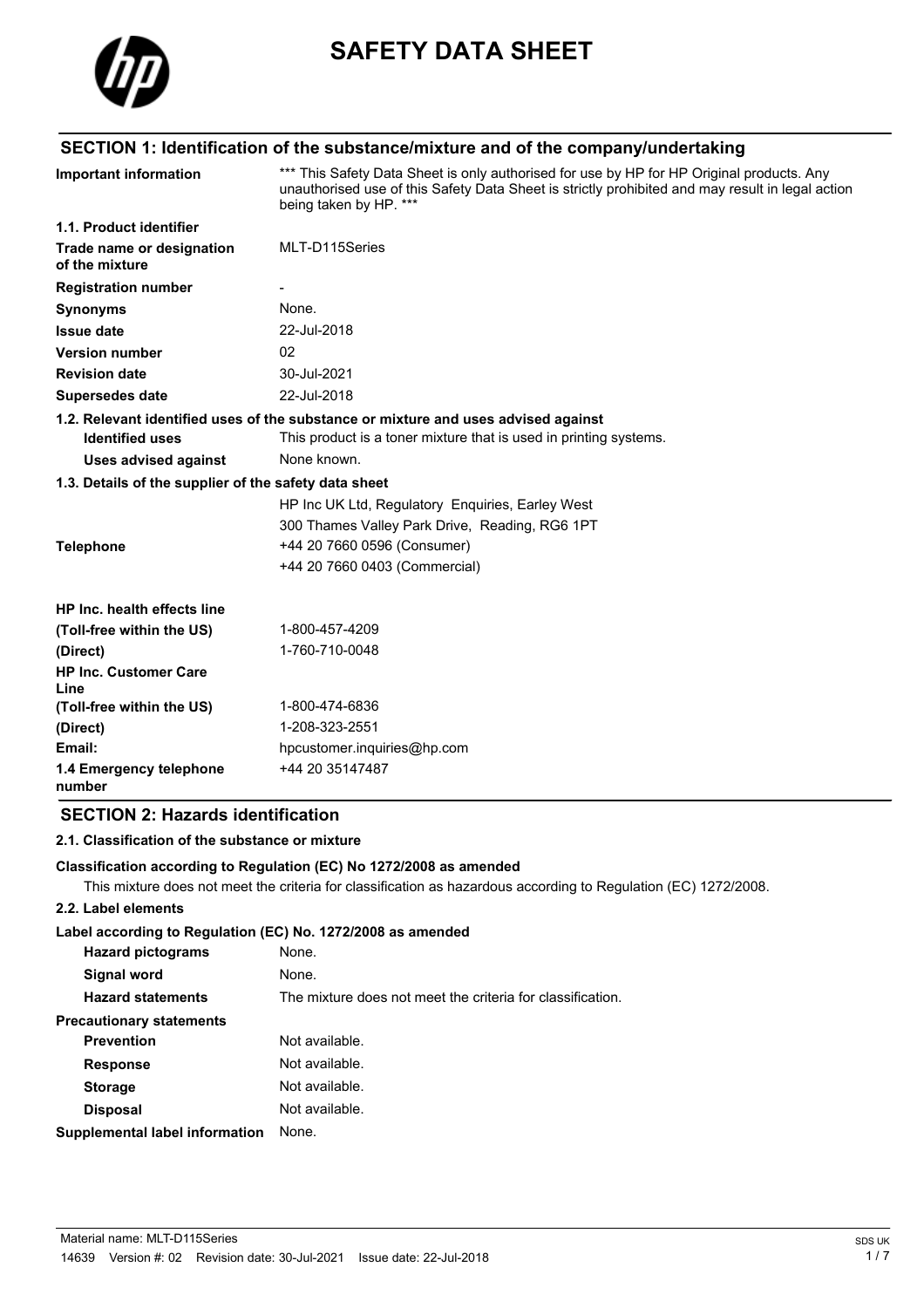Carbon black is classified by the IARC as a Group 2B carcinogen (the substance is possibly carcinogenic to humans). Carbon black in this preparation, due to its bound form, does not present this carcinogenic risk. None of the other ingredients in this preparation are classified as carcinogens according to ACGIH, EU, IARC, MAK, NTP or OSHA.

This preparation contains no component classified as Persistent, Bioaccumulative, and Toxic (PBT) or very Persistent and very Bioaccumulative (vPvB) as defined under Regulation (EC) 1907/2006.

### **SECTION 3: Composition/information on ingredients**

#### **3.2. Mixtures**

The components are not hazardous or are below required disclosure limits.

| <b>SECTION 4: First aid measures</b>                                                  |                                                                                                                                                                                                   |
|---------------------------------------------------------------------------------------|---------------------------------------------------------------------------------------------------------------------------------------------------------------------------------------------------|
| <b>General information</b>                                                            | Ensure that medical personnel are aware of the material(s) involved, and take precautions to<br>protect themselves.                                                                               |
| 4.1. Description of first aid measures                                                |                                                                                                                                                                                                   |
| <b>Inhalation</b>                                                                     | Move person to fresh air immediately. If irritation persists, consult a physician.                                                                                                                |
| <b>Skin contact</b>                                                                   | Wash affected areas thoroughly with mild soap and water. Get medical attention if irritation<br>develops or persists.                                                                             |
| Eye contact                                                                           | Do not rub eyes. Immediately flush with large amounts of clean, warm water (low pressure) for at<br>least 15 minutes or until particles are removed. If irritation persists, consult a physician. |
| Ingestion                                                                             | Rinse mouth with water. Drink one to two glasses of water. DO NOT induce vomiting. Get medical<br>attention immediately.                                                                          |
| 4.2. Most important symptoms<br>and effects, both acute and<br>delayed                | Difficulty in breathing. Coughing.                                                                                                                                                                |
| 4.3. Indication of any<br>immediate medical attention<br>and special treatment needed | Treat symptomatically.                                                                                                                                                                            |

#### **SECTION 5: Firefighting measures**

| <b>General fire hazards</b>                                   | No unusual fire or explosion hazards noted.                                                     |
|---------------------------------------------------------------|-------------------------------------------------------------------------------------------------|
| 5.1. Extinguishing media                                      |                                                                                                 |
| Suitable extinguishing<br>media                               | Dry chemical, foam, carbon dioxide, water fog.                                                  |
| Unsuitable extinguishing<br>media                             | Do not use water jet as an extinguisher, as this will spread the fire.                          |
| 5.2. Special hazards arising<br>from the substance or mixture | During fire, gases hazardous to health may be formed.                                           |
| 5.3. Advice for firefighters                                  |                                                                                                 |
| <b>Special protective</b><br>equipment for firefighters       | Firefighters should wear full protective clothing including self contained breathing apparatus. |
| <b>Special fire fighting</b><br>procedures                    | Move containers from fire area if you can do so without risk.                                   |
| <b>Specific methods</b>                                       | Use standard firefighting procedures and consider the hazards of other involved materials.      |

## **SECTION 6: Accidental release measures**

|                                                              | 6.1. Personal precautions, protective equipment and emergency procedures                                                                                                                                                                                                                                                                                                     |
|--------------------------------------------------------------|------------------------------------------------------------------------------------------------------------------------------------------------------------------------------------------------------------------------------------------------------------------------------------------------------------------------------------------------------------------------------|
| For non-emergency<br>personnel                               | Keep unnecessary personnel away. Wear appropriate protective equipment and clothing during<br>clean-up. Use a NIOSH/MSHA approved respirator if there is a risk of exposure to dust/fume at<br>levels exceeding the exposure limits. See Section 8 of the SDS for Personal Protective Equipment.                                                                             |
| For emergency responders                                     | Not available.                                                                                                                                                                                                                                                                                                                                                               |
| 6.2. Environmental precautions                               | Avoid discharge into drains, water courses or onto the ground.                                                                                                                                                                                                                                                                                                               |
| 6.3. Methods and material for<br>containment and cleaning up | Avoid the generation of dusts during clean-up. Use explosion proof electric equipment. Collect dust<br>using a vacuum cleaner equipped with HEPA filter. The product is immiscible with water and will<br>spread on the water surface. Stop the flow of material, if this is without risk. Sweep up or vacuum<br>up spillage and collect in suitable container for disposal. |
| 6.4. Reference to other<br>sections                          | See Section 8 of the SDS for Personal Protective Equipment. See also section 13 Disposal<br>considerations.                                                                                                                                                                                                                                                                  |
| <b>OFOTION 7. Herealth are all advanced</b>                  |                                                                                                                                                                                                                                                                                                                                                                              |

## **SECTION 7: Handling and storage**

| 7.1. Precautions for safe | Minimize dust generation and accumulation. Use local exhaust ventilation. Avoid prolonged |
|---------------------------|-------------------------------------------------------------------------------------------|
| handling                  | exposure. Practice good housekeeping.                                                     |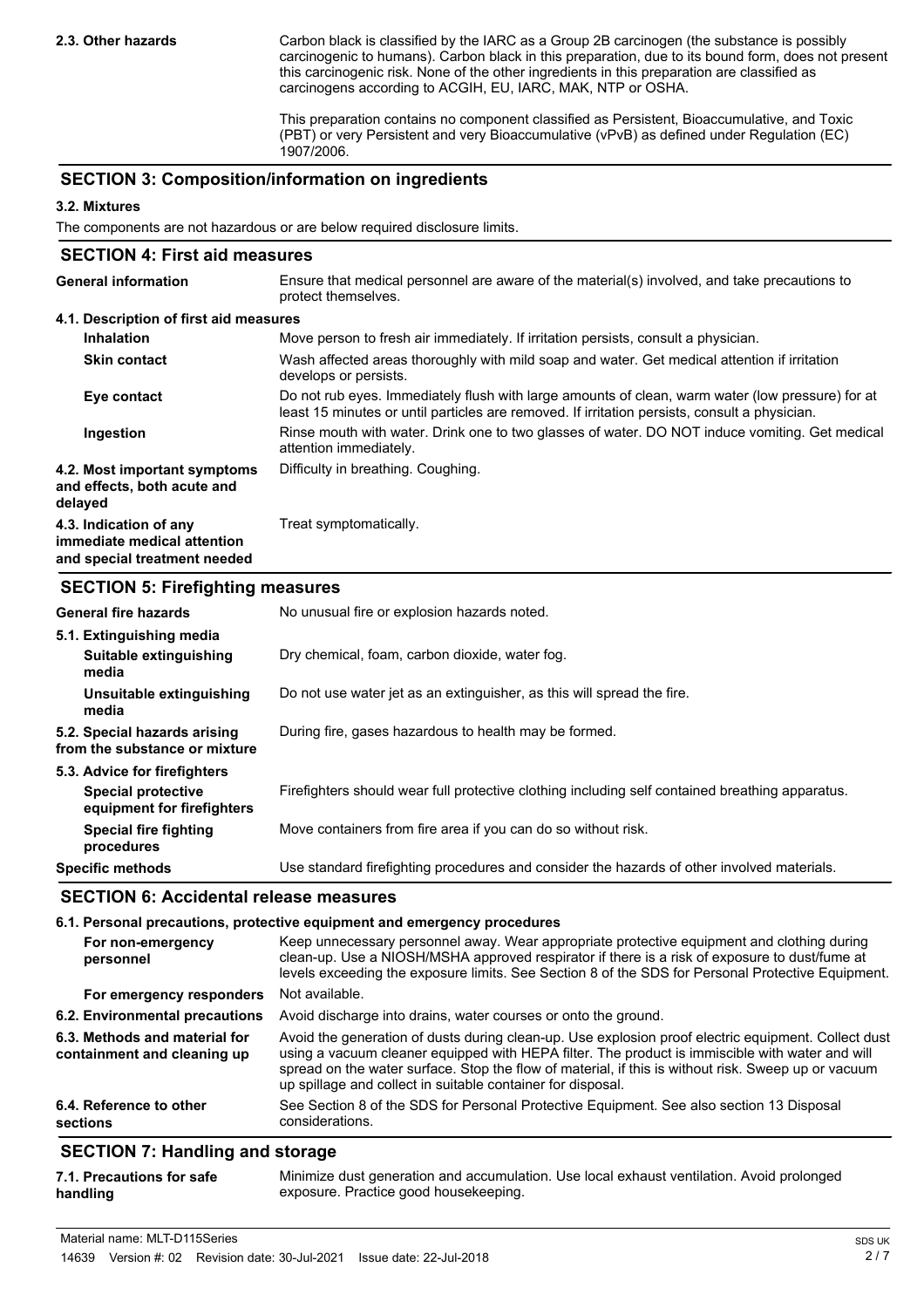## **SECTION 8: Exposure controls/personal protection**

| 8.1. Control parameters                              |                                                                                                                                                                                                                                                                                                                                                                                                                                                                                                                                                                                                                                                                                                                                                        |
|------------------------------------------------------|--------------------------------------------------------------------------------------------------------------------------------------------------------------------------------------------------------------------------------------------------------------------------------------------------------------------------------------------------------------------------------------------------------------------------------------------------------------------------------------------------------------------------------------------------------------------------------------------------------------------------------------------------------------------------------------------------------------------------------------------------------|
| <b>Occupational exposure limits</b>                  | No exposure limits noted for ingredient(s).                                                                                                                                                                                                                                                                                                                                                                                                                                                                                                                                                                                                                                                                                                            |
| <b>Biological limit values</b>                       | No biological exposure limits noted for the ingredient(s).                                                                                                                                                                                                                                                                                                                                                                                                                                                                                                                                                                                                                                                                                             |
| <b>Recommended monitoring</b><br>procedures          | Not available.                                                                                                                                                                                                                                                                                                                                                                                                                                                                                                                                                                                                                                                                                                                                         |
| Derived no effect levels<br>(DNELs)                  | Not available.                                                                                                                                                                                                                                                                                                                                                                                                                                                                                                                                                                                                                                                                                                                                         |
| <b>Predicted no effect</b><br>concentrations (PNECs) | Not available.                                                                                                                                                                                                                                                                                                                                                                                                                                                                                                                                                                                                                                                                                                                                         |
| <b>Exposure guidelines</b>                           | 5 mg/m3 (Respirable Fraction) 3 mg/m3 (Respirable Particulate)                                                                                                                                                                                                                                                                                                                                                                                                                                                                                                                                                                                                                                                                                         |
| 8.2. Exposure controls                               |                                                                                                                                                                                                                                                                                                                                                                                                                                                                                                                                                                                                                                                                                                                                                        |
| Appropriate engineering<br>controls                  | Good general ventilation should be used. Ventilation rates should be matched to conditions. If<br>applicable, use process enclosures, local exhaust ventilation, or other engineering controls to<br>maintain airborne levels below recommended exposure limits. If exposure limits have not been<br>established, maintain airborne levels to an acceptable level. If engineering measures are not<br>sufficient to maintain concentrations of dust particulates below the Occupational Exposure Limit<br>(OEL), suitable respiratory protection must be worn. If material is ground, cut, or used in any<br>operation which may generate dusts, use appropriate local exhaust ventilation to keep exposures<br>below the recommended exposure limits. |
|                                                      | Individual protection measures, such as personal protective equipment                                                                                                                                                                                                                                                                                                                                                                                                                                                                                                                                                                                                                                                                                  |
| <b>General information</b>                           | No personal respiratory protective equipment required under normal conditions of use.                                                                                                                                                                                                                                                                                                                                                                                                                                                                                                                                                                                                                                                                  |
| <b>Eye/face protection</b>                           | Wear safety glasses with side shields (or goggles).                                                                                                                                                                                                                                                                                                                                                                                                                                                                                                                                                                                                                                                                                                    |
| <b>Skin protection</b>                               |                                                                                                                                                                                                                                                                                                                                                                                                                                                                                                                                                                                                                                                                                                                                                        |
| - Hand protection                                    | Rubber gloves are recommended. Wash hands after handling.                                                                                                                                                                                                                                                                                                                                                                                                                                                                                                                                                                                                                                                                                              |
| - Other                                              | Protection suit must be worn.                                                                                                                                                                                                                                                                                                                                                                                                                                                                                                                                                                                                                                                                                                                          |
| <b>Respiratory protection</b>                        | No personal respiratory protective equipment required under normal conditions of use.                                                                                                                                                                                                                                                                                                                                                                                                                                                                                                                                                                                                                                                                  |
| <b>Thermal hazards</b>                               | Wear appropriate thermal protective clothing, when necessary.                                                                                                                                                                                                                                                                                                                                                                                                                                                                                                                                                                                                                                                                                          |
| <b>Hygiene measures</b>                              | Keep away from food, drink and animal feeding stuffs. Wash hands before breaks and immediately<br>after handling the product.                                                                                                                                                                                                                                                                                                                                                                                                                                                                                                                                                                                                                          |
| <b>Environmental exposure</b><br>controls            | Do not allow the spilled product to enter public drainage system or open water courses.                                                                                                                                                                                                                                                                                                                                                                                                                                                                                                                                                                                                                                                                |

## **SECTION 9: Physical and chemical properties**

#### **9.1. Information on basic physical and chemical properties**

| Appearance                                   |                    |
|----------------------------------------------|--------------------|
| <b>Physical state</b>                        | Not available.     |
| Form                                         | Solid. Fine powder |
| Color                                        | Black.             |
| Odor                                         | Odorless           |
| Odor threshold                               | Not available.     |
| рH                                           | Not available.     |
| Melting point/freezing point                 | Not available.     |
| Initial boiling point and boiling            | Not available.     |
| range                                        |                    |
| <b>Flash point</b>                           | Not available.     |
| <b>Evaporation rate</b>                      | Not available.     |
| Flammability (solid, gas)                    | Not available.     |
| Upper/lower flammability or explosive limits |                    |
| <b>Flammability limit - lower</b><br>$(\%)$  | Not available.     |
| <b>Flammability limit - upper</b><br>(%)     | Not available.     |
| Vapor pressure                               | Not available.     |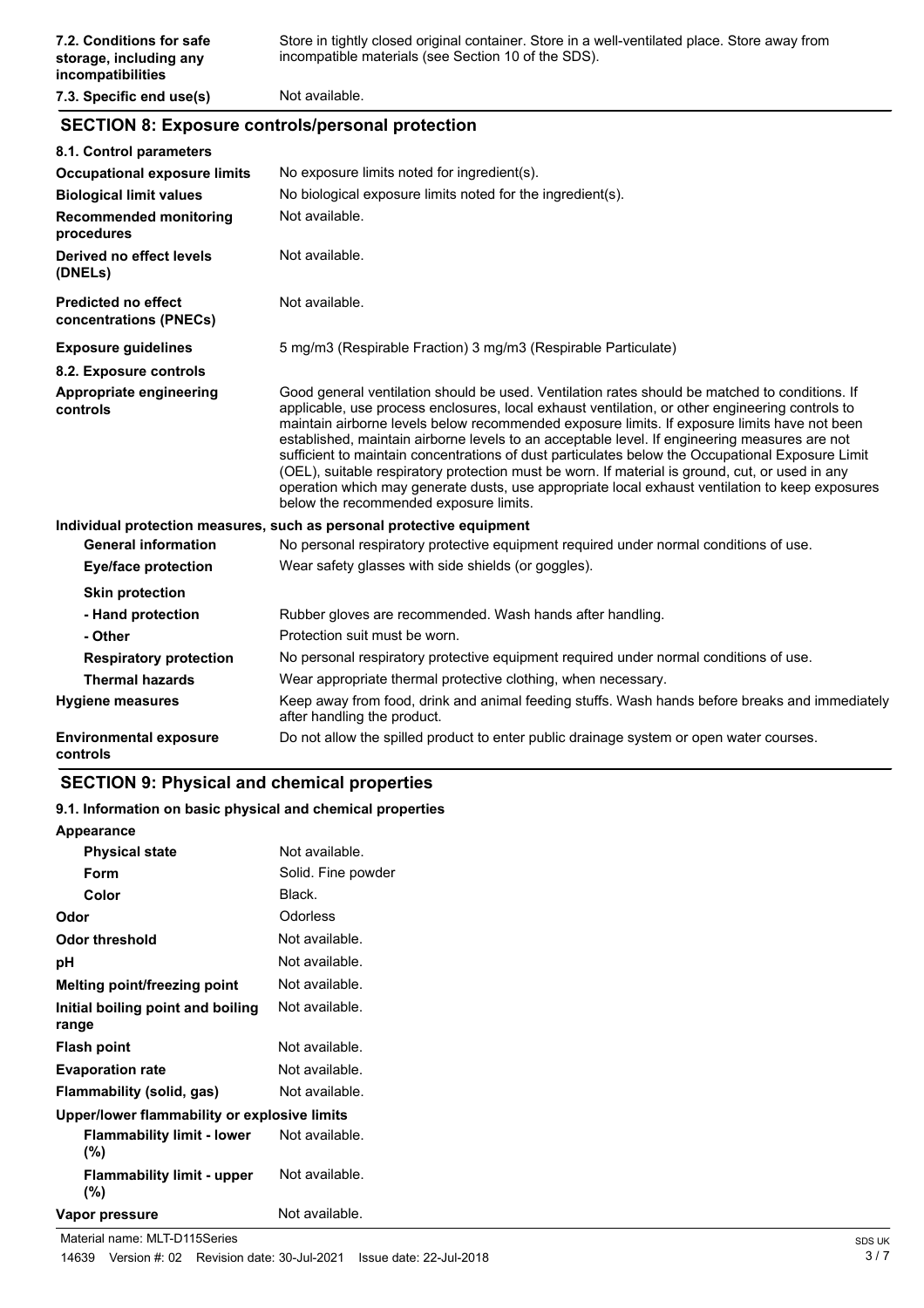| Vapor density                                     | Not available.                                               |
|---------------------------------------------------|--------------------------------------------------------------|
| Solubility(ies)                                   |                                                              |
| Solubility (water)                                | Insoluble in water.                                          |
| <b>Solubility (other)</b>                         | Partially soluble in toluene, chloroform and tetrahydrofuran |
| <b>Partition coefficient</b><br>(n-octanol/water) | Not available.                                               |
| <b>Auto-ignition temperature</b>                  | Not available.                                               |
| Decomposition temperature                         | $>$ 392 °F ( $>$ 200 °C)                                     |
| <b>Viscosity</b>                                  | Not available.                                               |
| <b>Explosive properties</b>                       | Not available.                                               |
| <b>Oxidizing properties</b>                       | No information available.                                    |
| 9.2. Other information                            | Not available.                                               |
|                                                   |                                                              |

### **SECTION 10: Stability and reactivity**

| 10.1. Reactivity<br>10.2. Chemical stability<br>10.3. Possibility of hazardous | Not available.<br>Stable under normal storage conditions.<br>No dangerous reaction known under conditions of normal use. |
|--------------------------------------------------------------------------------|--------------------------------------------------------------------------------------------------------------------------|
| reactions                                                                      |                                                                                                                          |
| 10.4. Conditions to avoid                                                      | Avoid temperatures exceeding the decomposition temperature. Contact with incompatible<br>materials.                      |
| 10.5. Incompatible materials                                                   | This product may react with strong oxidizing agents.                                                                     |
| 10.6. Hazardous<br>decomposition products                                      | Carbon monoxide and carbon dioxide.                                                                                      |

## **SECTION 11: Toxicological information**

| <b>General information</b>                            | Not available.                                                                                                                                                                                                                                                                                                                                                                                                                                                                                                                                                                          |
|-------------------------------------------------------|-----------------------------------------------------------------------------------------------------------------------------------------------------------------------------------------------------------------------------------------------------------------------------------------------------------------------------------------------------------------------------------------------------------------------------------------------------------------------------------------------------------------------------------------------------------------------------------------|
| Information on likely routes of exposure              |                                                                                                                                                                                                                                                                                                                                                                                                                                                                                                                                                                                         |
| <b>Inhalation</b>                                     | Dust may irritate respiratory system. Prolonged inhalation may be harmful.                                                                                                                                                                                                                                                                                                                                                                                                                                                                                                              |
| <b>Skin contact</b>                                   | Dust or powder may irritate the skin.                                                                                                                                                                                                                                                                                                                                                                                                                                                                                                                                                   |
| Eye contact                                           | Dust may irritate the eyes.                                                                                                                                                                                                                                                                                                                                                                                                                                                                                                                                                             |
| Ingestion                                             | Expected to be a low ingestion hazard.                                                                                                                                                                                                                                                                                                                                                                                                                                                                                                                                                  |
| <b>Symptoms</b>                                       | Not available.                                                                                                                                                                                                                                                                                                                                                                                                                                                                                                                                                                          |
| 11.1. Information on toxicological effects            |                                                                                                                                                                                                                                                                                                                                                                                                                                                                                                                                                                                         |
| <b>Acute toxicity</b>                                 | Based on available data, the classification criteria are not met.<br>LD50/oral/rat >5000 mg/kg.                                                                                                                                                                                                                                                                                                                                                                                                                                                                                         |
| <b>Skin corrosion/irritation</b>                      | Based on available data, the classification criteria are not met.<br>Not a known irritant. (OECD 404).                                                                                                                                                                                                                                                                                                                                                                                                                                                                                  |
| Serious eye damage/eye<br>irritation                  | Based on available data, the classification criteria are not met.<br>Not a known irritant. (OECD 405).                                                                                                                                                                                                                                                                                                                                                                                                                                                                                  |
| <b>Respiratory sensitization</b>                      | Not a respiratory sensitizer.                                                                                                                                                                                                                                                                                                                                                                                                                                                                                                                                                           |
| <b>Skin sensitization</b>                             | This product is not expected to cause skin sensitization.                                                                                                                                                                                                                                                                                                                                                                                                                                                                                                                               |
| <b>Germ cell mutagenicity</b>                         | Based on available data, the classification criteria are not met.<br>Negative Ames Test (Test strains: Salmonella typhimurium).                                                                                                                                                                                                                                                                                                                                                                                                                                                         |
| Carcinogenicity                                       | Based on available data, the classification criteria are not met.                                                                                                                                                                                                                                                                                                                                                                                                                                                                                                                       |
|                                                       | Carbon black is classified as a carcinogen by the IARC (possibly carcinogenic to humans, Group<br>2B) and by the State of California under Proposition 65. In their evaluations of carbon black, both<br>organizations indicate that exposure to carbon black, per se, does not occur when it remains<br>bound within a product matrix, specifically, rubber, ink, or paint. Carbon black is present only in a<br>bound form in this preparation.<br>None of the other ingredients in this preparation are classified as carcinogens according to<br>ACGIH, EU, IARC, MAK, NTP or OSHA. |
| <b>Reproductive toxicity</b>                          | This product is not expected to cause reproductive or developmental effects.                                                                                                                                                                                                                                                                                                                                                                                                                                                                                                            |
| Specific target organ toxicity -<br>single exposure   | Based on available data, the classification criteria are not met.                                                                                                                                                                                                                                                                                                                                                                                                                                                                                                                       |
| Specific target organ toxicity -<br>repeated exposure | Based on available data, the classification criteria are not met.                                                                                                                                                                                                                                                                                                                                                                                                                                                                                                                       |
| <b>Aspiration hazard</b>                              | Based on available data, the classification criteria are not met.                                                                                                                                                                                                                                                                                                                                                                                                                                                                                                                       |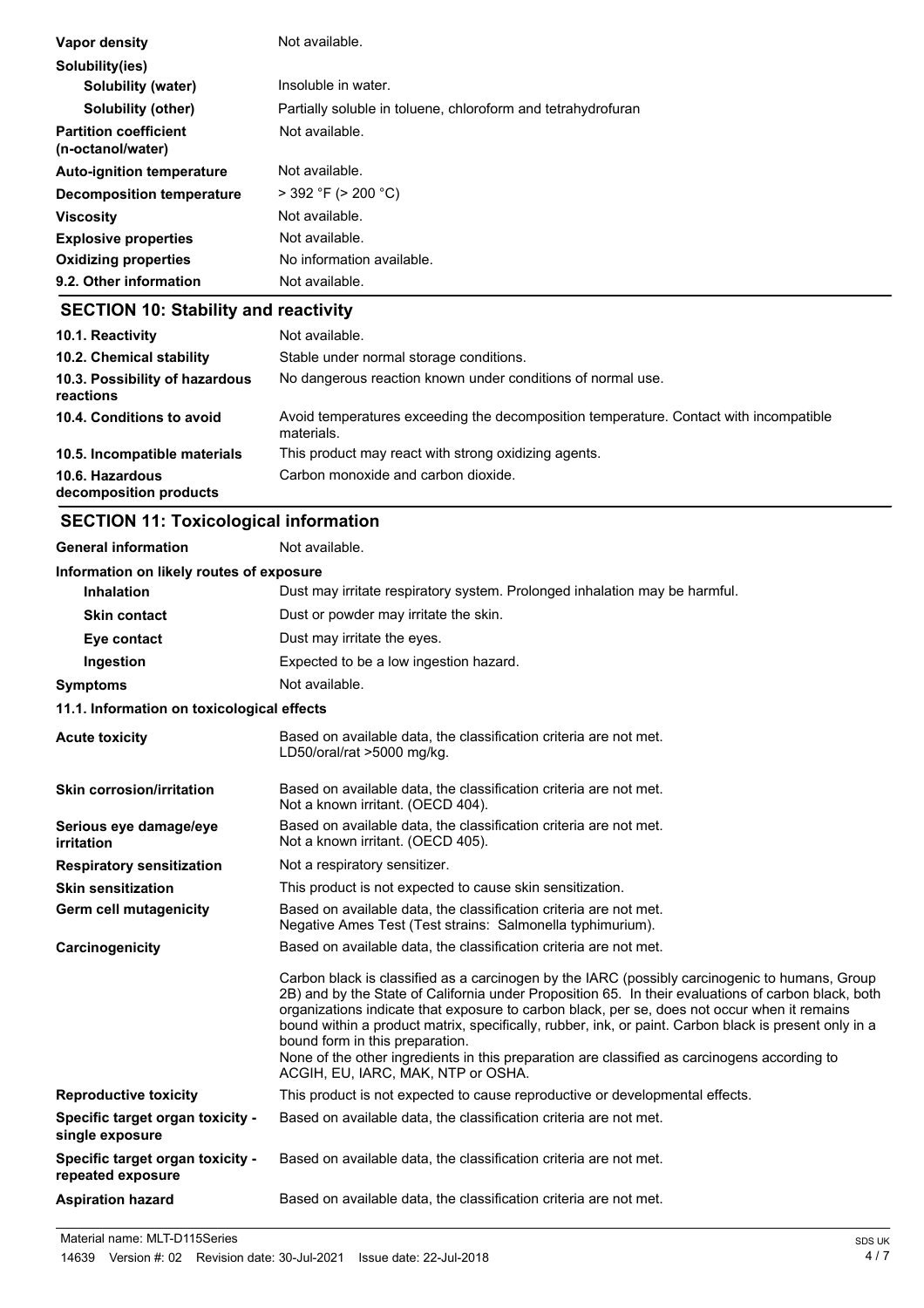**Mixture versus substance** Not available. **information Other information Complete toxicity data are not available for this specific formulation** Refer to Section 2 for potential health effects and Section 4 for first aid measures. In a study in rats (H.Muhle) by chronic inhalation exposure to a typical toner, a mild to moderate degree of lung fibrosis was observed in 92% of the rats in the concentration(16mg/m3) exposure group, and a minimal to mild degree of fibrosis was noted in 22% of the animals in the middle (4mg/m3) exposure group. But no pulmonary changes was reported in the lowest (1mg/m3) exposure group, the most relevant level to potential human exposures. In 1996, the IARC revaluated carbon black as a GROUP 2B carcinogen (possible human carcinogen). This evaluation is given to carbon black for which there is inadequate human evidence, but sufficient animal evidence. The latter is based upon the developer of lung tumors in rat receiving chronic inhalation exposures to free carbon black at level that induce particle overload of the lung. Studies performed in animal models other than rats have not demonstrated an association between carbon black and lung tumors. Moreover, a two-year cancer bioassay using a typical toner preparation containing carbon black demonstrated no association between toner exposure and tumor development in rats.

### **SECTION 12: Ecological information**

| 12.1. Toxicity                                            | The product is not classified as environmentally hazardous. However, this does not exclude the<br>possibility that large or frequent spills can have a harmful or damaging effect on the environment. |
|-----------------------------------------------------------|-------------------------------------------------------------------------------------------------------------------------------------------------------------------------------------------------------|
| 12.2. Persistence and<br>degradability                    | No data is available on the degradability of any ingredients in the mixture.                                                                                                                          |
| 12.3. Bioaccumulative potential                           | Not available.                                                                                                                                                                                        |
| <b>Partition coefficient</b><br>n-octanol/water (log Kow) | Not available.                                                                                                                                                                                        |
| <b>Bioconcentration factor (BCF)</b>                      | Not available.                                                                                                                                                                                        |
| 12.4. Mobility in soil                                    | Not available.                                                                                                                                                                                        |
| 12.5. Results of PBT and vPvB<br>assessment               | Not a PBT or vPvB substance or mixture.                                                                                                                                                               |
| 12.6. Other adverse effects                               | Not available.                                                                                                                                                                                        |

## **SECTION 13: Disposal considerations**

**13.1. Waste treatment methods**

| <b>Residual waste</b>        | Not available.                                                                                                                                                                                                                                                                                                                 |
|------------------------------|--------------------------------------------------------------------------------------------------------------------------------------------------------------------------------------------------------------------------------------------------------------------------------------------------------------------------------|
| Contaminated packaging       | Not available.                                                                                                                                                                                                                                                                                                                 |
| EU waste code                | Not available.                                                                                                                                                                                                                                                                                                                 |
| Disposal methods/information | Dispose of in compliance with federal, state, and local regulations. Do not shred toner cartridge,<br>unless dust-explosion prevention measures are taken. Do not put toner container into fire; heated<br>toner may cause severe burns. Do not incinerate. Do not allow this material to drain into<br>sewers/water supplies. |
|                              | HP's Planet Partners (trademark) supplies recycling program enables simple, convenient recycling<br>sfilm satata iltalat isa ili secolat sonalise – mesoscoso tafiano illegge sa ili distrancia e Multi secoles –                                                                                                              |

of HP original inkjet and LaserJet supplies. For more information and to determine if this service is available in your location, please visit http://www.hp.com/recycle.

## **SECTION 14: Transport information**

**DOT** 

| וש                                          |                |
|---------------------------------------------|----------------|
| <b>UN number</b>                            | Not available. |
| UN proper shipping name                     | Not Regulated  |
| Transport hazard class(es)                  |                |
| <b>Class</b>                                | Not available. |
| <b>Subsidiary risk</b>                      |                |
| Packing group                               | Not available. |
| <b>Environmental hazards</b>                |                |
| <b>Marine pollutant</b>                     | No             |
| Special precautions for user Not available. |                |
| <b>IATA</b>                                 |                |
| UN number                                   | Not available. |
| UN proper shipping name                     | Not Regulated  |
| Transport hazard class(es)                  |                |
| <b>Class</b>                                | Not available. |
| <b>Subsidiary risk</b>                      |                |
| Packing group                               | Not available. |
|                                             |                |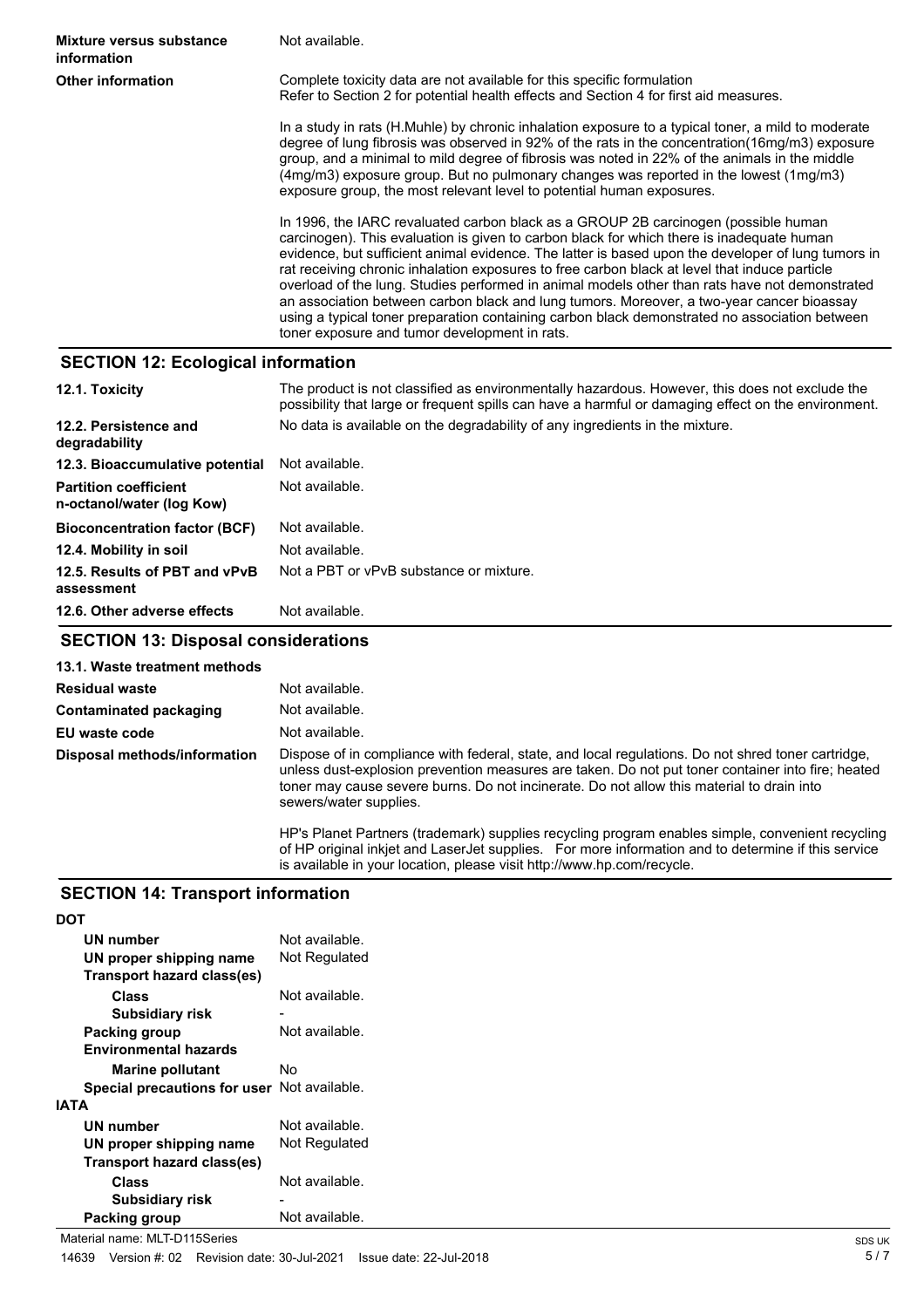| <b>Environmental hazards</b>                | No                                                       |
|---------------------------------------------|----------------------------------------------------------|
| Special precautions for user Not available. |                                                          |
| <b>IMDG</b>                                 |                                                          |
| <b>UN number</b>                            | Not available.                                           |
| UN proper shipping name                     | Not Regulated                                            |
| Transport hazard class(es)                  |                                                          |
| <b>Class</b>                                | Not available.                                           |
| <b>Subsidiary risk</b>                      |                                                          |
| Packing group                               | Not available.                                           |
| Transport hazard class(es)                  |                                                          |
| <b>Marine pollutant</b>                     | Nο                                                       |
| <b>EmS</b>                                  | Not available.                                           |
| Special precautions for user Not available. |                                                          |
| <b>ADR</b>                                  |                                                          |
| <b>UN number</b>                            | Not available.                                           |
| UN proper shipping name                     | Not Regulated                                            |
| <b>Transport hazard class(es)</b>           |                                                          |
| <b>Class</b>                                | Not available.                                           |
| <b>Subsidiary risk</b>                      |                                                          |
| Hazard No. (ADR)                            | Not available.                                           |
| <b>Tunnel restriction code</b>              | Not available.                                           |
| Packing group                               | Not available.                                           |
| <b>Environmental hazards</b>                | No                                                       |
| Special precautions for user Not available. |                                                          |
| <b>Further information</b>                  | Not a dangerous good under DOT, IATA, ADR, IMDG, or RID. |

#### **SECTION 15: Regulatory information**

**15.1. Safety, health and environmental regulations/legislation specific for the substance or mixture**

**EU regulations**

|             | Regulation (EC) No. 1005/2009 on substances that deplete the ozone layer, Annex I and II, as amended |  |  |
|-------------|------------------------------------------------------------------------------------------------------|--|--|
| Not listed. |                                                                                                      |  |  |

- **Regulation (EC) No. 850/2004 On persistent organic pollutants, Annex I as amended** Not listed.
- **Regulation (EU) No. 649/2012 concerning the export and import of dangerous chemicals, Annex I, Part 1 as amended** Not listed.
- **Regulation (EU) No. 649/2012 concerning the export and import of dangerous chemicals, Annex I, Part 2 as amended** Not listed.
- **Regulation (EU) No. 649/2012 concerning the export and import of dangerous chemicals, Annex I, Part 3 as amended** Not listed.
- **Regulation (EU) No. 649/2012 concerning the export and import of dangerous chemicals, Annex V as amended** Not listed.
- **Regulation (EC) No. 166/2006 Annex II Pollutant Release and Transfer Registry, as amended** Not listed.
- **Regulation (EC) No. 1907/2006, REACH Article 59(10) Candidate List as currently published by ECHA** Not listed.

#### **Authorizations**

**Regulation (EC) No. 1907/2006, REACH Annex XIV Substances subject to authorization, as amended** Not listed.

#### **Restrictions on use**

**Regulation (EC) No. 1907/2006, REACH Annex XVII Substances subject to restriction on marketing and use as amended** Not listed.

**Directive 2004/37/EC: on the protection of workers from the risks related to exposure to carcinogens and mutagens at work, as amended**

#### Not listed.

#### **Other EU regulations**

**Directive 2012/18/EU on major accident hazards involving dangerous substances, as amended**

Not listed.